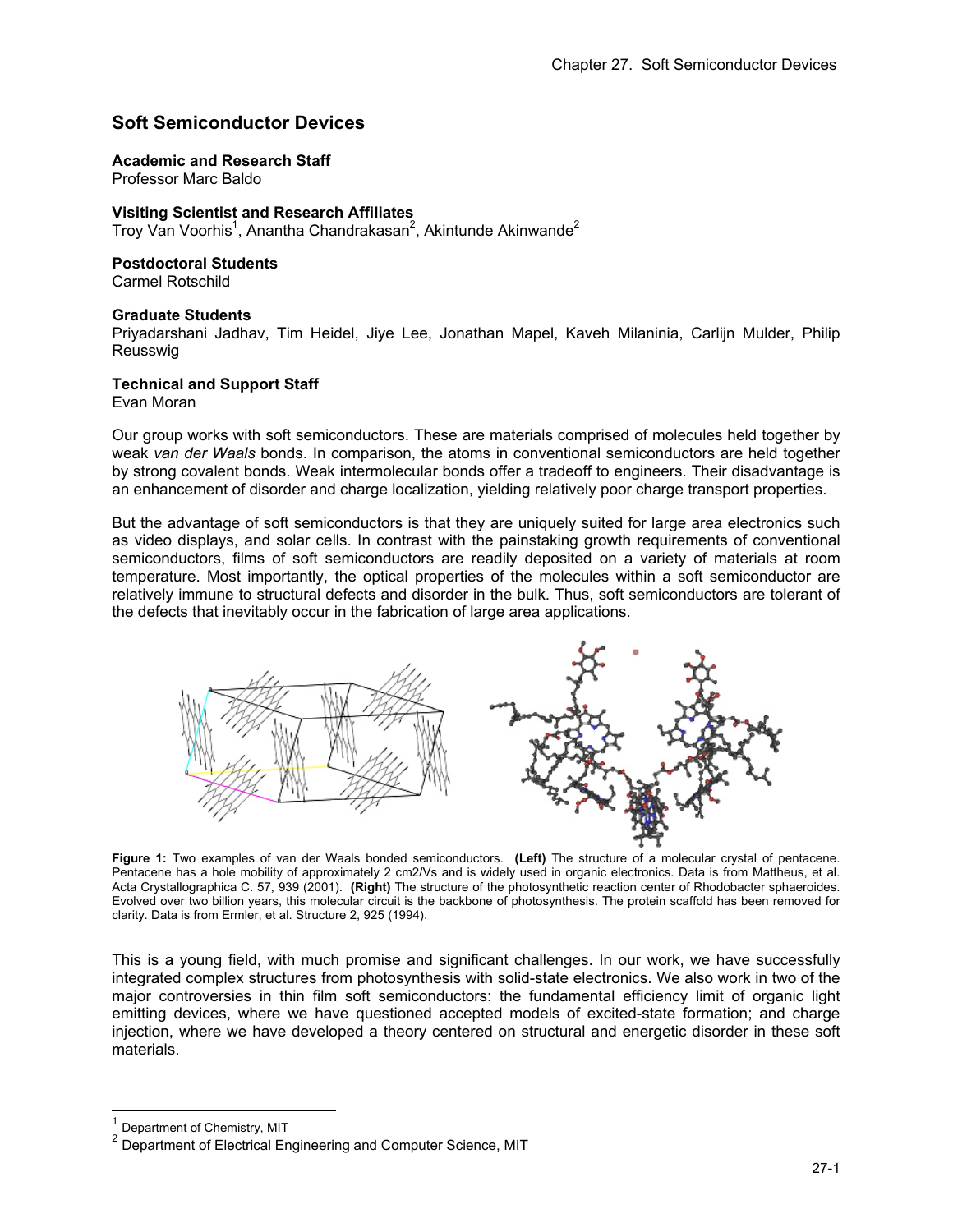### **1. Neodymium for Infrared Luminescent Solar Concentrator**

**Sponsors**  DOE, NSF NIRT

### **Project Staff**

P.D. Reusswig, C. Rotschild and M.A. Baldo

Photovoltaic solar concentrators aim to increase the electrical power obtained from solar cells. Conventional solar concentrators track the Sun to generate high optical intensities, often by using large mobile mirrors that are expensive to deploy and maintain. Solar cells at the focal point of the mirrors must be cooled and the entire assembly wastes space around the perimeter to avoid shadowing neighboring concentrators.

High optical concentrations without excess heating in a stationary system can be achieved with a luminescent solar concentrator (LSC) [1]. LSCs consist of a dye dispersed in a transparent waveguide. Incident light is absorbed by the dye and then reemitted into a waveguide mode. The energy difference between absorption and emission prevents reabsorption of light by the dye, isolating the concentrated photon population in the waveguide. Unfortunately, the performance of LSCs has been limited by two factors: self-absorption losses, and scarcity of dyes that absorb and emit efficiently in the infrared. We have previously made significant progress on the problem of self-absorption losses [2]. Now we address operation in the infrared.

Neodymium  $(Nd^{3+})$  is nearly the optimal infrared LSC material: inexpensive, abundant, efficient, and spectrally well matched to high performance silicon solar cells. It is a natural four level system, reasonably transparent to its own radiation, and therefore capable of generating high optical concentrations. Neodymium is stable and well-understood, because of its extensive application to high power lasers. Neodymium's one disadvantage is its relatively poor overlap with the visible spectrum, meaning that it will require sensitization in the visible spectrum as seen in Figure 2. There are numerous possibilities for sensitizing Neodymium including inorganic nanocrystals for a fully inorganic LSC or organic dye molecules as used in conventional LSC technology. A schematic of the system is shown in Figure 1. Neodymium should enable single LSC matched to silicon with efficiencies exceeding 10%.



Figure 1: A schematic representation of a LSC. The LSC consists of  $Nd^{3+}$  doped glass coated with a thin film sensitization layer of organic dye or quantum dot molecules and a diffuse back reflector. Solar radiation incident on the LSC is absorbed by the  $Nd^{3+}$  and reemitted as infrared radiation. The solar spectrum not absorbed by  $Nd^{3+}$  is captured and collected by the sensitization layer through radiative energy transfer to the  $Nd^{3+}$ .



**Figure 2:** A comparison between the emission and absorption spectra  $(a.u.)$  of  $Nd<sup>3+</sup>$  (green and blue respectively), the AM1.5 solar radiation spectrum (red), and the external quantum efficiency of a Sunpower photovoltaic cell (black) [3].

# **References**

- [1] W. H. Weber, J. Lambe, Appl. Opt. 15, 2299 (1976).
- [2] Currie M J, Mapel J K, Heidel T D, Goffri S and Baldo J A, Science 321 226 (2008).
- [3] Manufacture of Solar Cells with 21 percent Efficiency, William P. Mulligan, Doug H. Rose, Michael J. Cudzinovic, Denis M. De Ceuster, Keith R. McIntosh, David D. Smith, and Richard M.Swanson, SunPower Corporation (2004).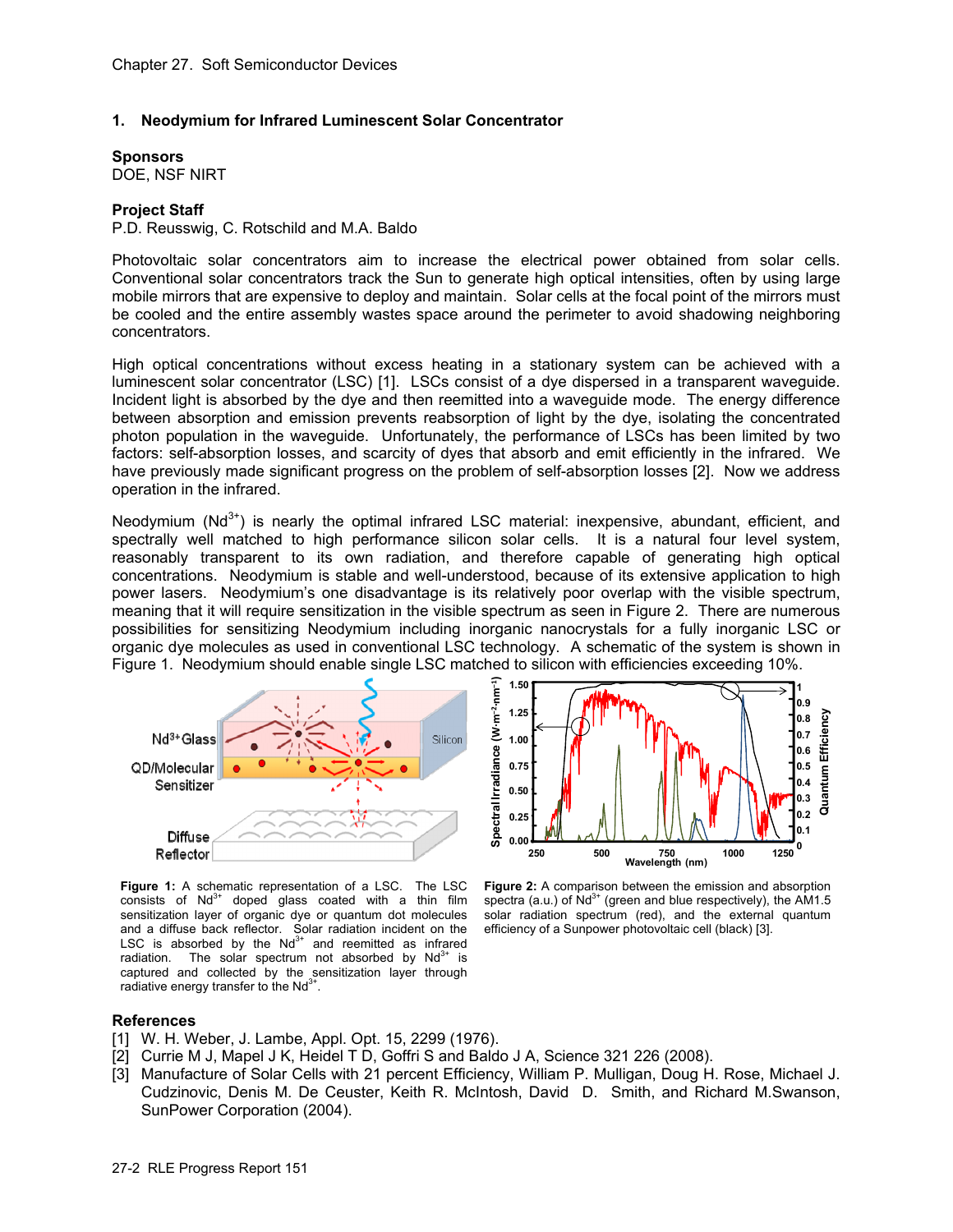# **2. Luminescent Solar Concentrators for Energy Harvesting in Displays**

#### **Sponsors**

Sponsorship: DOE

### **Project Staff**

C.L. Mulder, H. Kim and M.A. Baldo

We present linearly polarized luminescent solar concentrators (LSCs) optimized for energy harvesting in displays. Current methods to increase the contrast ratio of liquid crystal and organic light emitting displays use combinations of linear polarizers to absorb and dissipate incident light. The polarizers also absorb 50% of the light emitted by the display. The inherently absorptive surface of a display, together with the trend to larger area of televisions and displays in mobile electronics, makes displays attractive candidates for energy harvesting [1]. In this project, we propose to replace the purely absorptive polarizers in displays with two linearly polarized luminescent concentrators (LSCS) [2] (Figure 1a). Conventional polarizers employ aligned molecules that absorb strongly along the long axis of the molecules or polymer strands (see for instance Figure 1b for aligned Coumarin 6 dye molecules). In our device, light emitting molecules are introduced in the polarizer that re-emit the captured photons into a waveguide. These photons travel to the edges of the waveguide by total internal reflection where they are collected by solar cells. This geometry will allow for the solar cells to be placed only in the frame of the display, leaving the entire front surface available for the display.

Figure 2 shows preliminary results for a linearly polarized LSC based on a rod-shaped dye molecule, Coumarin 6, that is aligned in the plane of the substrate using a nematic–liquid-crystal matrix. As can be observed, the optical quantum efficiency of these films, defined as the fraction of the photons incident on the face of the waveguide versus the number of photons emitted from the edges, is 30%, limited presently by relatively weak absorption. Another 20% of the photons are emitted from the face of the sample, which might hamper the contrast ratio of a display. We propose to use infrared dyes to circumvent this effect.

 $0.6$ 

 $0.5$ 

 $0.4$ 

 $0.3$ 

 $0.2$ 

 $0.1$ 



Optical Quantum Efficiency 0 450 500 550 400 **Wavelength [nm] Figure 2:** The Optical Quantum Efficiency, defined as the

Figure 1: (a) A schematic representation of linearly polarized luminescent solar concentrators (LSC) for energy harvesting in displays. (b) Preliminary results for the absorption of aligned rod-shaped Coumarin 6 dye molecules showing a strong anisotropy between the absorption along the long axis (green) of the molecule and the short axis (red).

fraction of the photons incident on the face of the luminescent concentrator that is emitted from the edge for a linearly aligned system. Only 70% of the incident photons was absorbed for this device.

#### **References**

- [1] Chih-Jen Yang. Ting-Yi Cho, Chun-Liang Lin and Chung-Chih Wu, Energy-recycling high-contrast organic light-emitting devices", *Journal of the SID* **16/6**, 2008.
- [2] J.S Batchelder, A.H. Zewail, and T. Cole , "Luminescent solar concentrators. 2: Experimental and theoretical analysis of their possible efficiencies", *Applied Optics*, vol. 20, pp. 3733-3754, Nov. 1981.

Total

Edge

600

 $\bullet$  Face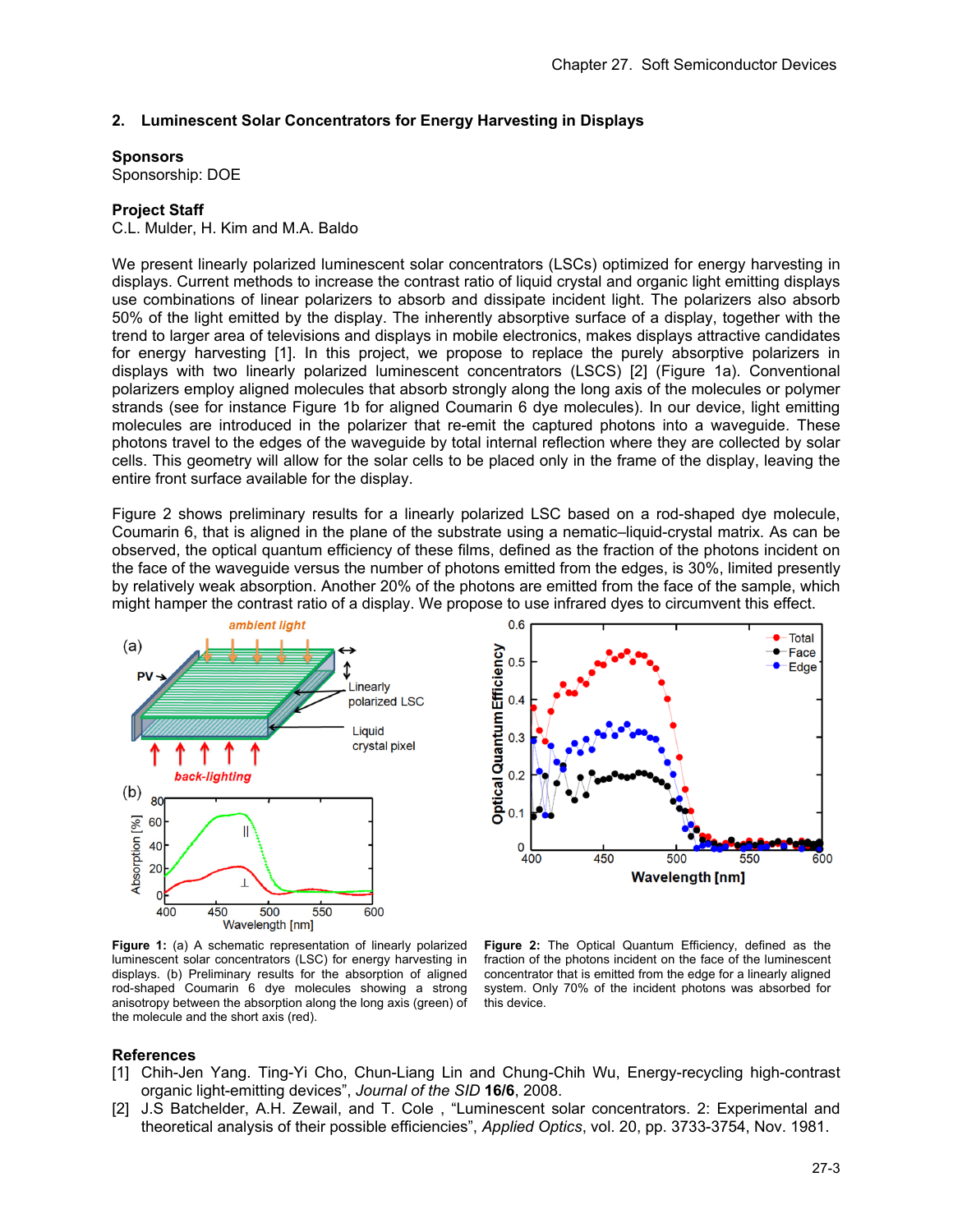## **3. High Efficiency Organic Multilayer Photodetectors based on Singlet Fission**

#### **Sponsors**

Department of Energy

### **Project Staff**

J. Lee, P. Jadhav, M.A. Baldo

Organic optoelectronic devices are favorable for applications that require low-cost manufacturing processes or compatibility with flexible plastic substrates. For example, efficient organic photodetectors may find application in integrated organic optoelectronic circuits. Peumans *et al.* reported multilayer organic photodetectors with external quantum efficiencies of 75% across visible spectrum using an ultrathin (~10Å) donor-acceptor (DA) junction [1]. In multilayer photodetectors, photogenerated excitons efficiently dissociate via rapid charge transfer at a close DA interface. Photogenerated carriers escape via tunneling or percolating pathways before recombination, achieving high efficiency.

We aim to enhance the efficiency of an organic multilayer photodetector by exploiting exciton fission. In pentacene, the energy of a singlet exciton (an excited state with a total spin of 0) is higher than two triplets (with a total spin of 1). Thus the spin-allowed transition of a singlet into two triplets, called singlet fission, is energetically possible and occurs rapidly (<1ps) (See Figure 1A) [2]. If charge transfer takes place after singlet fission, one photon can lead to two carriers, doubling the efficiency.

To implement this idea, we built a multilayer photodetector composed of pentacene and  $C_{60}$  for donor and acceptor, respectively. Each layer thickness is 2nm, thin enough to allow efficient exciton separation and charge extraction. Figure 2 shows the external quantum efficiency (EQE) at a voltage bias of -2V. We fitted the EQE spectrum using optical interference modeling, obtaining the charge collection efficiencies of 1.15 and 0.85 for pentacene and C<sub>60</sub>, respectively. This suggests that the EQE enhancement from singlet fission is ~30%. Furthermore, photocurrent due to selective illumination of pentacene decreases by up to ~3% under a magnetic field, which suppresses singlet fission. The magnetic field dependence confirms that the efficiency enhancement is due to singlet fission in pentacene/ $C_{60}$  multilayer photodetectors, widening the feasibility of exciton fission to improve various organic photodiodes such as organic lightemitting diodes, small-molecule and dye-sensitized solar cells.



**Figure 1:** A: Energy transfer process in the pentacene/ $C_{60}$  photodetector. A singlet exciton created upon photoexcitation on pentacene undergoes singlet fission, leading to two triplets. They are separated at the pentacene/C60 heterojunction, generating photocurrent. B: Multilayer device structure.



#### **References**

- [1] P. Peumans, V. Bulovic, and S. R. Forrest, "Efficient, high-bandwidth organic multilayer photodetectors," Applied Physics Letters, vol 76, pp. 3855, June 2000.
- [2] M. Pope and C. E. Swenberg, *Electronic Processes in Organic Crystals and Polymers,* Oxford University Press, 1999.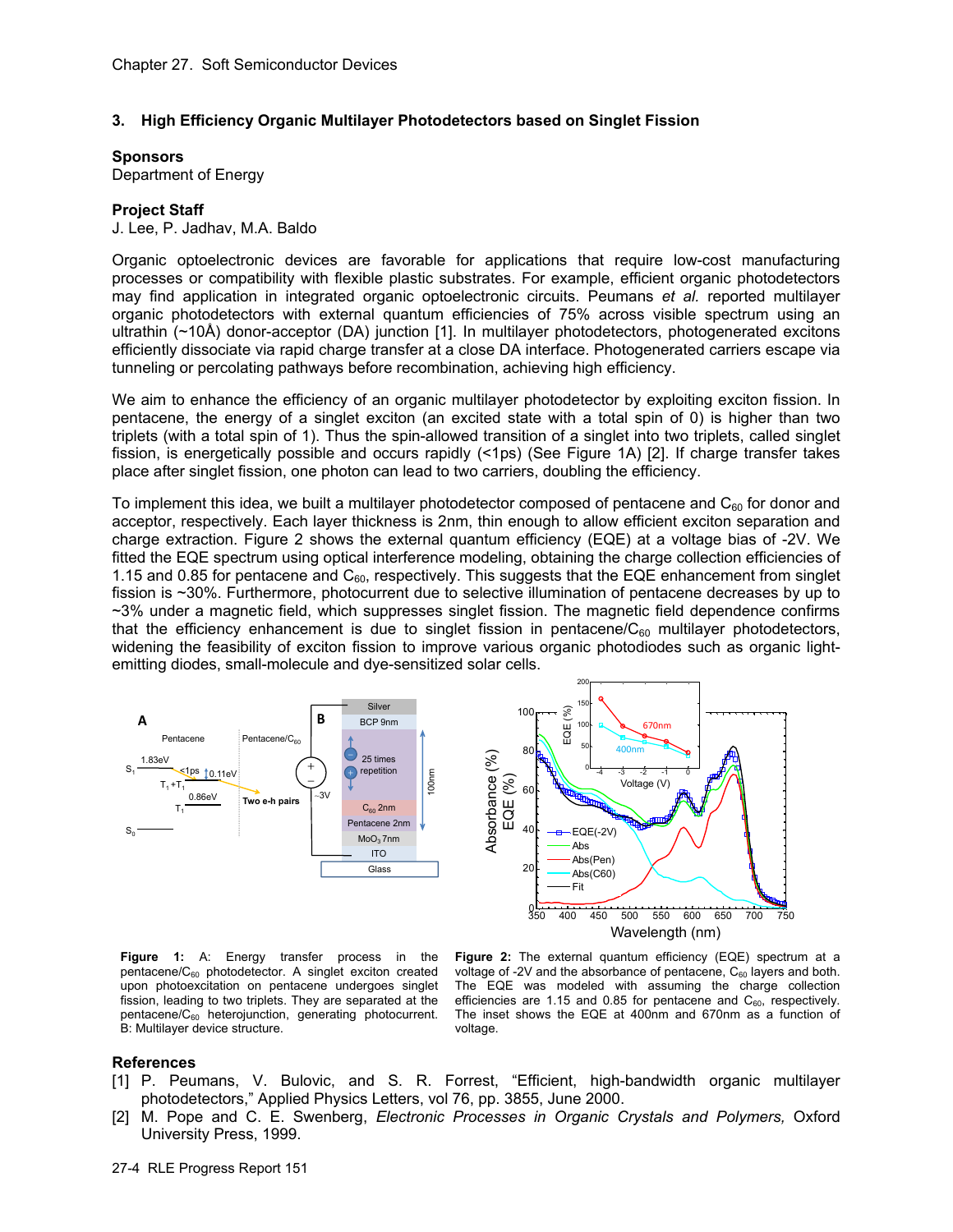### **4. Exciplex Transistors**

#### **Sponsors**  NRI/INDEX

## **Project Staff**

J. Lee, C.L. Mulder, M.A. Baldo

Excitons, bound pairs of electrons and holes, mediate the interconversion of charges and photons and thus can be used for an efficient interconnect between electronic circuits and optical communication. The ability to guide excitons in space can lead to an excitonic switch that directly routes an optical signal. Recently, High et al. demonstrated an excitonic transistor using indirect excitons formed in AlGaAs/GaAs coupled quantum wells at a temperature of 1.4K [1]. The much larger binding energy of excitons in organic semiconductors could enable excitonic transistors at room temperature. Furthermore, by exploiting spin-disallowed transitions in organic materials, room temperature excitons can last up to milliseconds, more than sufficient to enable exciton propagation over large distances and the operation of sample circuits.

In this work we aim to demonstrate an exciton transistor based on organic semiconductors that can operate at room temperature. Exciplexes, indirect electron-hole pairs situated on adjacent molecules, are interesting because they are spatially oriented with a defined electron-hole spacing. The exciplex energy can be controlled by applying electric fields. We propose to guide exciplexes using the energy gradient determined by external electric fields (See Figure 1). In Figure 2, we show that by changing the voltage bias over a 4,4',4''-tris-(3-methylphenylphenylamino)triphenylamine (m-MTDATA)/bathocuproine (BCP) heterojunction the energy of the exciplexes can be changed over 40meV, well above thermal energy at room temperature. We also observe that long-lived exciplexes can be created with a lifetime of several microseconds at room temperature in the phosphorescent system of N,N'-diphenyl-N,N'-bis(3-methylphenyl)-l,l'biphenyl-4,4'diamine (TPD)/ iridium(III) bis(4,6-difluorophenylpyridinato-N,C2')- picolinate (Firpic). These results open a promising route toward the spatial manipulation of exciplexes in organic semiconductors.





**Figure 1:** The device structure of the organic exciplex transistor and its energy profile under the operating condition. We control exciplex fluxes by modulating the gate bias, and thus, the potential barrier. The source creates exciplexes by injecting electrons and holes. The drain detects the exciplex fluxes by separating and extracting them with high reverse biases.

Figure 2: The control of the exciplex energy by external electric field. The exciplex energy is changed over 40meV in an organic heterojunction of m-MTDATA and BCP. Inset (A): the organic heterojunction diode that exhibits exciplex emission. Inset (B): the electroluminescence spectra with low and high electric field.

#### **References**

[1] A. A. High, E. E. Novitskaya, L. V. Butov, M. Hanson, and A. C. Gossard, "Control of exciton fluxes in an excitonic integrated circuit," Science, vol. 321, pp. 229-231, July 2008.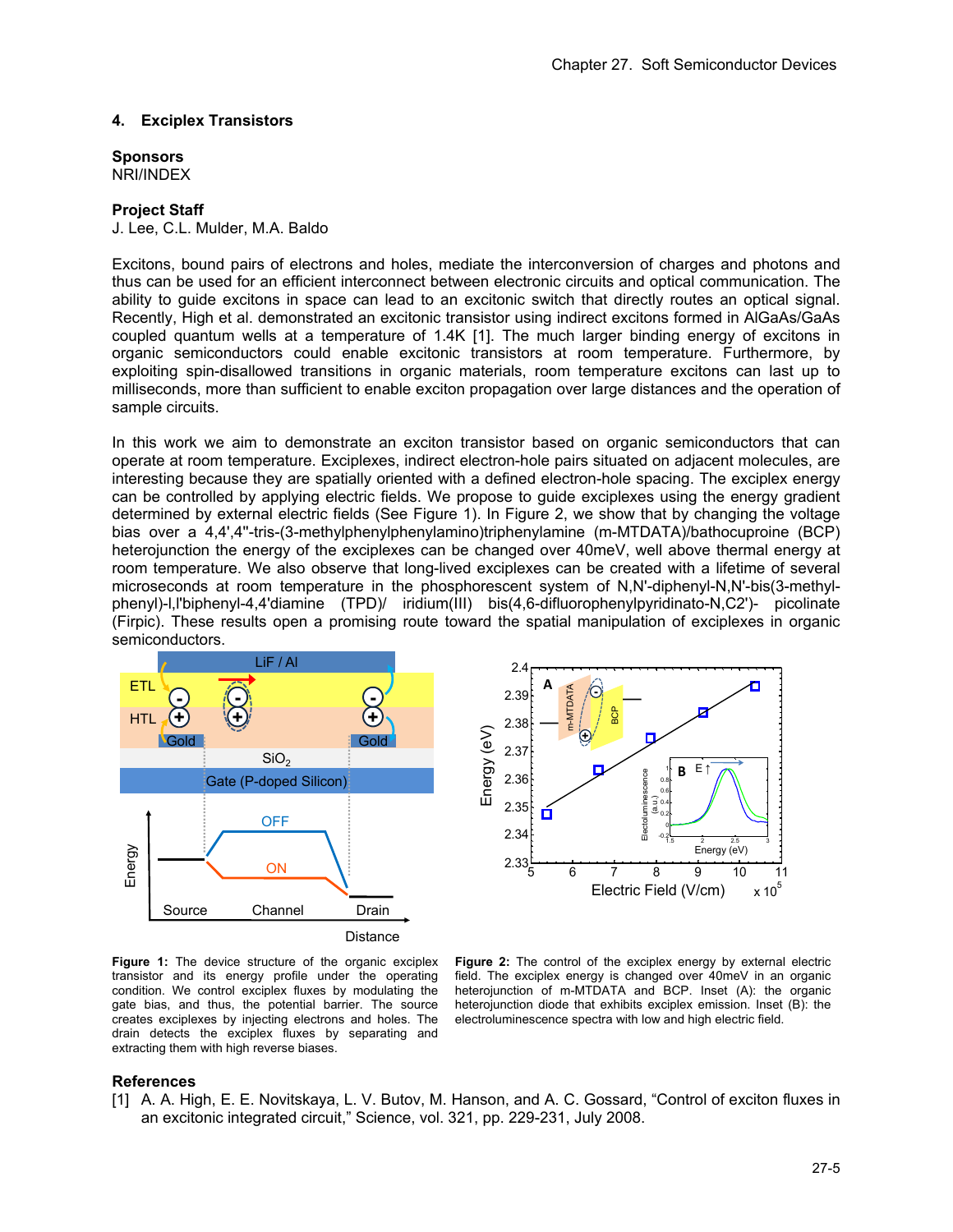# **5. Organic Solar Cells with Graded Exciton-Dissociation Interfaces**

#### **Sponsors**

U.S. Department of Energy

# **Project Staff**

T. D. Heidel, D. Hochbaum, J. Lee, M. A. Baldo

With a theoretical efficiency similar to conventional inorganic photovoltaics (PV) and the potential to be manufactured inexpensively over large areas, organic semiconductor technology offers a promising route to ubiquitous solar energy generation[1]. However, despite significant improvements in efficiency in recent years, additional progress is still needed before organic photovoltaics can compete with other photovoltaic technologies[2]. Organic heterojunction PVs suffer from recombination of separated charges at the exciton-dissociation interface[3]. Ultimately, this recombination limits the efficiency of organic PVs. Device structure modifications represent one of the most promising routes to higher efficiency.

In our work, we reduce the recombination of separated electrons and holes at the exciton-dissociation interface by introducing an additional, thin, interfacial layer sandwiched between the active semiconductor layers. The interfacial layer in this architecture creates a cascade energy structure at the excitondissociation interface as shown in the inset of Figure 1. Previous efforts to add an interfacial layer in organic PVs have suffered due to poor materials selection [4,5] Reducing recombination losses yields increases in both open circuit voltage ( $V_{OC}$ ) and short circuit current ( $J_{SC}$ ) leading to higher power conversion efficiencies as illustrated in Figure 1. We are studying how the energy level alignment of the interfacial layer impacts recombination and developing criteria for optimal interface material design and selection.

As illustrated in Figure 2, we find devices with too thin an interfacial layer demonstrate limited improvements in charge collection due to partial layer coverage. Devices with interfacial layers that are too thick suffer from carrier transport problems in the interfacial layers. Determining the optimal interfacial layer thickness promises to give greater insight into the physical mechanism of charge carrier recombination at the exciton dissociation interface in organic PVs.



**Figure 1:** Current–Voltage characteristics for devices with and without a Rubrene interfacial layer. Devices with a thin layer of Rubrene at the exciton-dissociation interface exhibit increased short circuit current and increased open circuit voltage. However, at large interfacial layer thicknesses, the current decreases.



**Figure 2:** Devices with thin interfacial layers exhibit higher external quantum efficiencies. The optimal layer thickness is approximately 15Å. The interfacial layer reduces recombination of separated charges at the exciton-dissociation interface.

# **References**

- [1] Forrest, S.R., *The limits to organic photovoltaic cell efficiency.* MRS Bulletin, 2005. **30**(1): p. 28-32.
- [2] Martin A. Green, K.E.Y.H.W.W., *Short Communication Solar cell efficiency tables (version 33).* Progress in Photovoltaics: Research and Applications, 2009. **17**(1): p. 85-94.
- [3] Peumans, P., A. Yakimov, and S.R. Forrest, *Small molecular weight organic thin-film photodetectors and solar cells.* Journal of Applied Physics, 2003. **93**(7): p. 3693-3723.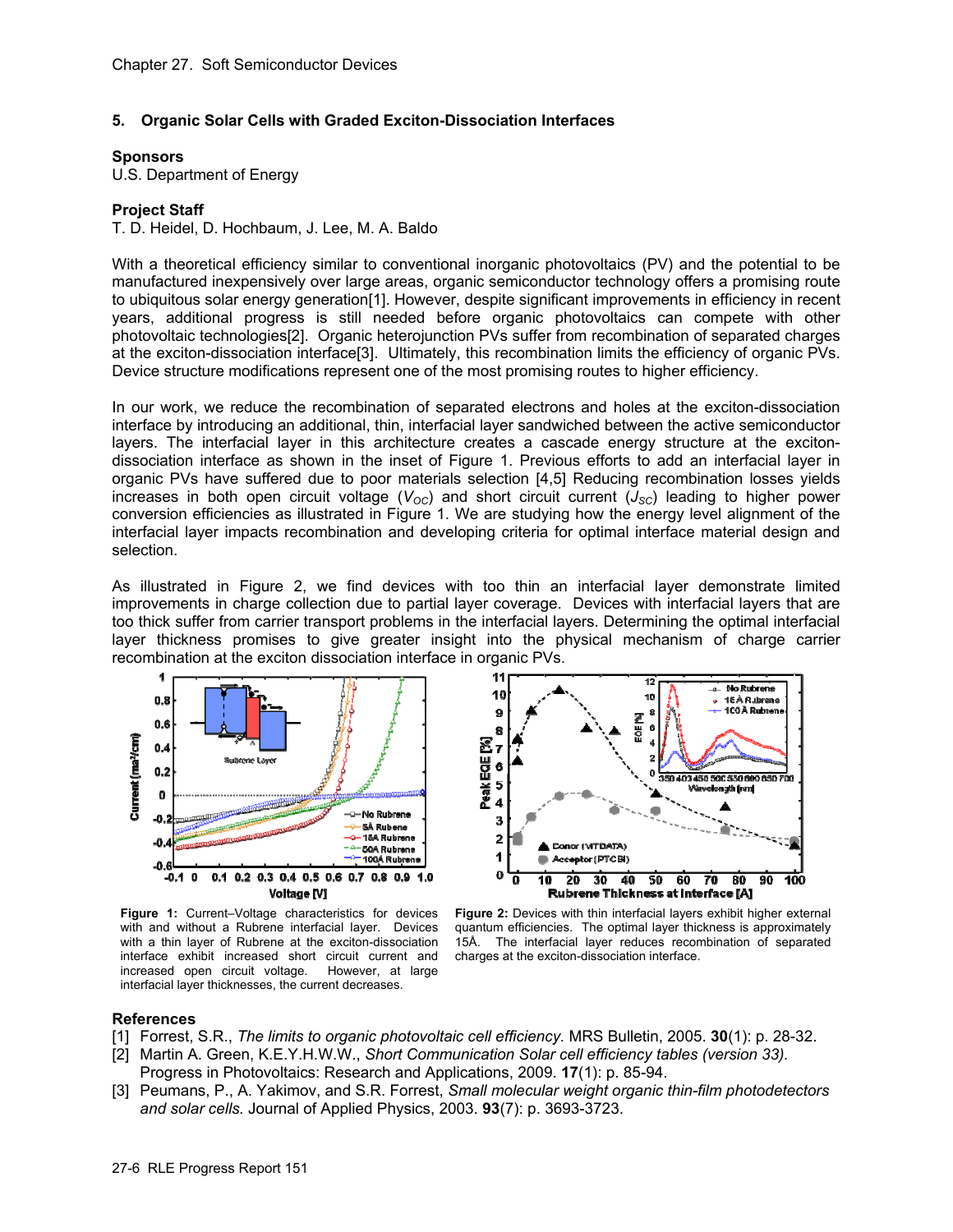- [4] Sista, S., et al., Enhancement in open circuit voltage through a cascade-type energy band structure. Applied Physics Letters, 2007. **91**(22): p. 3.
- [5] Kinoshita, Y., T. Hasobe, and H. Murata, Control of open-circuit voltage in organic photovoltaic cells by inserting an ultrathin metal-phthalocyanine layer. Applied Physics Letters, 2007. **91**(8): p. 3.

## **Journal Articles**

C.L. Mulder, L. Theogarajan, M. Currie, J.K. Mapel, M.A. Baldo, M. Vaughn, Paul Willard, B. D. Bruce, M.W. Moss, C.E. McLain, and J.P. Morseman, "Luminescent solar concentrators employing phycobilisomes," *Advanced Materials* **21**, 1-5 (2009).

M. Bora, K. Celebi, J. Zuniga, C. Watson, K.M. Milaninia, and M.A. Baldo, "Near field detector for integrated surface plasmon resonance biosensor applications," *Optics Express*, **17**, 329-336. (2009).

K. Celebi, P. Jadhav, K.M. Milaninia, M. Bora, and M.A. Baldo, "The density of states in thin film copper phthalocyanine measured by Kelvin probe force microscopy," *Applied Physics Letters*, **93**, 083308 (2008).

M.J. Currie, J.K. Mapel, T.D. Heidel, S.G. Goffri, and M.A. Baldo, "High efficiency organic solar concentrators for photovoltaics," *Science*, **321**, 226 (2008).

T.D. Heidel, J.K. Mapel, K. Celebi, M. Singh, and M.A. Baldo, "Surface plasmon polariton mediated energy transfer in organic photovoltaic devices," *Applied Physics Letters* 91: 093506 (2007).

J. Chen, V. Leblanc, S.H. Kang, P.J. Benning, D. Schut, M.A. Baldo, M. A. Schmidt, and V. Bulovic, "High Definition Digital Fabrication of Active Organic Devices by Molecular Jet Printing," *Advanced Functional Materials* 17: 2722-2727 (2007).

T.D. Heidel, J.K. Mapel, K. Celebi, M. Singh, and M.A. Baldo, "Analysis of surface plasmon polariton mediated energy transfer in organic photovoltaic devices," Proceedings of SPIE 6656: 66560I1-8 (2007).

K. Celebi, T.D. Heidel, and M.A. Baldo, "Simplified calculation of dipole energy transport in a multilayer stack using dyadic Green's functions," *Optics Express* 15: 1762-1772 (2007).

J.K. Mapel, K. Celebi, M. Singh, and M.A. Baldo, "Plasmonic excitation of organic double heterostructure solar cells," *Applied Physics Letters* 90: 121102 (2007).

B.N. Limketkai, P. Jadhav, and M.A. Baldo, "Electric field dependent percolation model of charge carrier mobility in amorphous organic semiconductors," *Physical Review B* 75: 113203 (2007).

M. Bora, D. Schut, and M.A. Baldo, "Combinatorial detection of volatile organic compounds using metalphthalocyanine field effect transistors," Analytical Chemistry 31st (2007) dx.doi.org/10.1021/ac061904r. M. Segal, M. Singh, K. Rivoire, S. Difley, T. Van Voorhis, and M.A. Baldo, "Extrafluorescent Electroluminescence in Organic Light Emitting Devices," *Nature Materials* 6: 374-378 (2007).

C.L. Mulder, K. Celebi, K.M. Milaninia, and M.A. Baldo, "Saturated and efficient blue phosphorescent organic light emitting devices with Lambertian angular emission," *Applied Physics Letters* 90: 211109 (2007).

M.A. Baldo, M. Segal, J. Shinar and Z.G. Soos, "Comment on 'The Frequency Response and Origin of the Spin-1/2 Photoluminescence-Detected Magnetic Resonance in a pi-Conjugated Polymer' - Reply," *Physical Review B* 75: 246202 (2007).

M.K. Lee, M. Segal, Z.G. Soos, J. Shinar and M.A. Baldo, "Comment on 'On the Yield of Singlet Excitons in Organic Light-Emitting Devices: A Double Modulation Photoluminescence-Detected Magnetic Resonance Study' - Reply," *Physical Review Letters* 96: 089702 (2006).